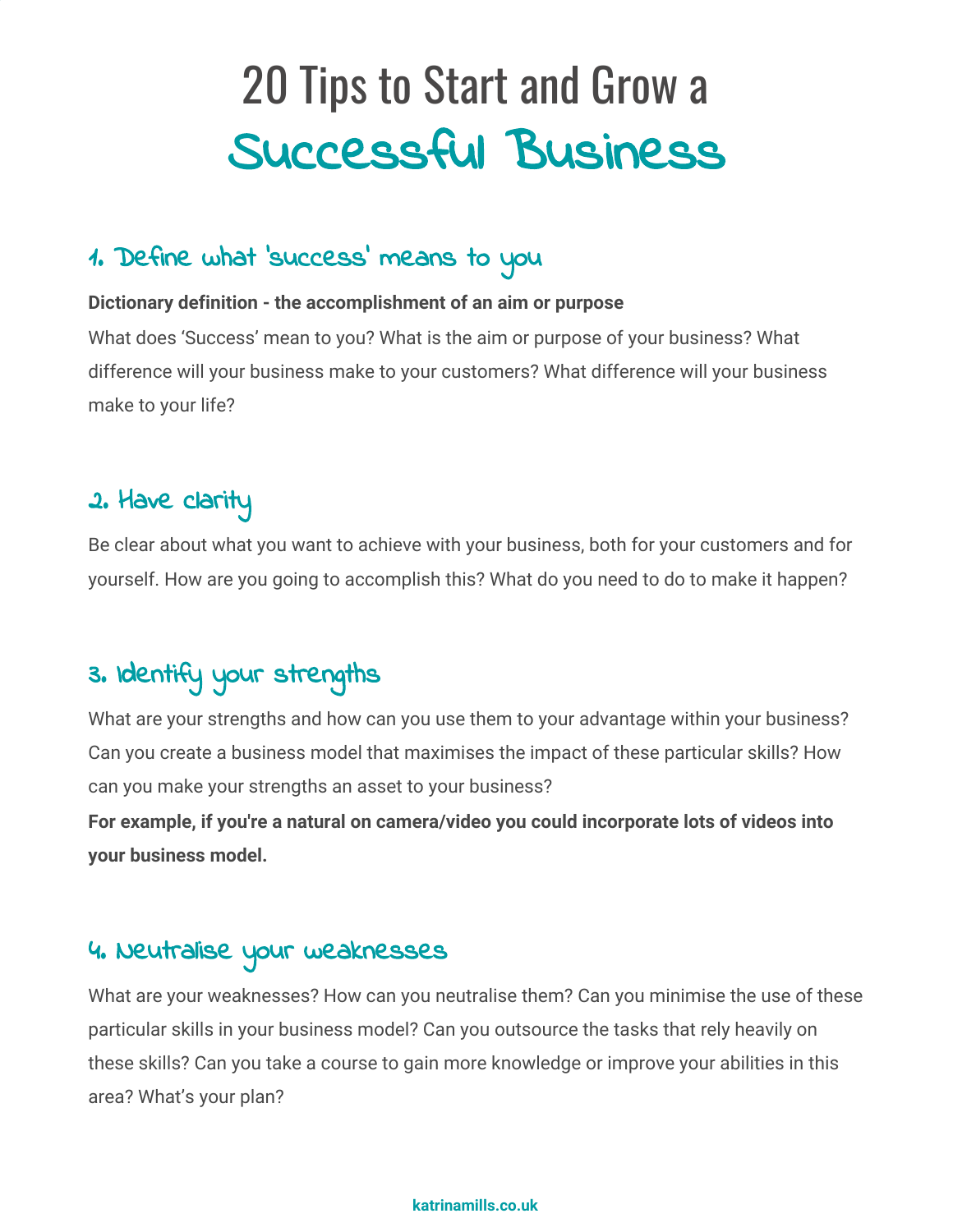# 5. Make planning a priority

Planning is essential to business growth and success. Consistently set aside time to work ON your business and towards your business goals. It's so easy to get caught up in the day to day running of your business that planning time can get pushed aside.

**``Failing to plan, is planning to fail." - Alan Lakein**

## 6. Be proactive

Think in advance about what needs to happen in order for you to reach and pass each milestone on your business success plan.

## 7. Break your big goals down into bitesize goals

Sometimes a big goal can be daunting, You can overcome this by breaking it down into mini goals/targets at certain intervals to make it more manageable.

For example, your big goal could be to earn £60,000 this year. Breaking it down into monthly targets of £5000 can make it feel more achievable.

## 8. Set weekly goals

When you set and accomplish weekly goals that move you closer to reaching your business goals, you'll build the momentum to succeed. And it will keep you motivated, focused and moving in the right direction.

## 9. Don't give up

You cannot fail if you never give up. If Plan A doesn't work try plan B or plan C. Keep on trying new ideas/strategies/techniques until you discover the one that works for you.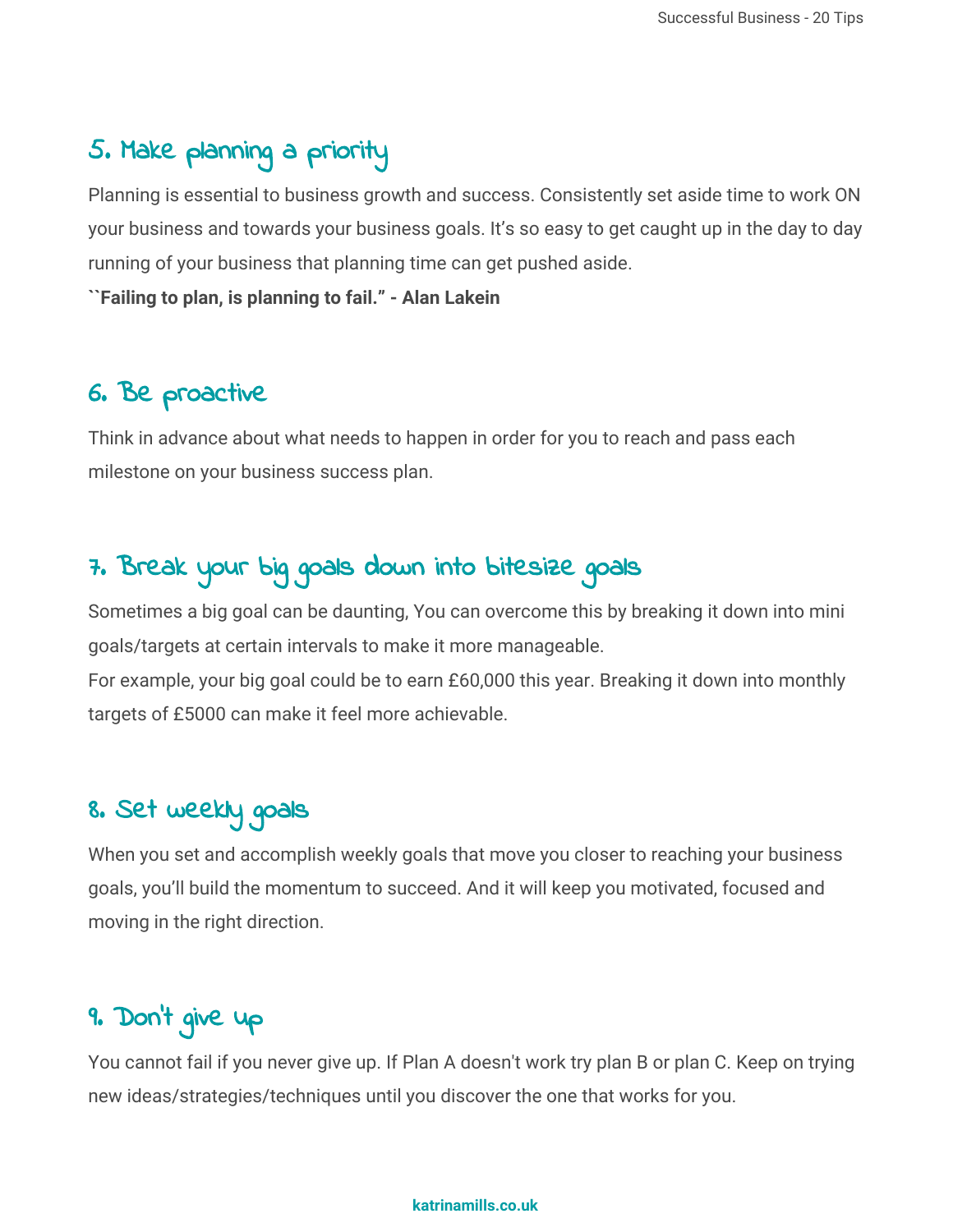## 10. Choose progress over perfection

By choosing progress, you allow yourself to improve without the fear of failure and it also encourages continued growth by highlighting how far you've already come. Perfection, on the other hand, can produce feelings of inadequacy, when not met.

#### 11. Take it one step at a time

Keep working toward your goals, one step at a time. Take baby steps if necessary, just keep moving forward.

## 12. Stay open to new possibilities

Stay open to any new opportunities that you come across along your business success journey. You may find an unexpected gem that leads straight to your destination at double speed.

#### 13. Don't be afraid to make mistakes

You learn more from mistakes than successes. Reframe the way you think about them. Instead of seeing mistakes as failures, think of them as lessons that you needed to learn in order to move closer to reaching your goals.

## 14. Surround yourself with successful people

Being around other successful people will naturally inspire you, encourage you and help you to fulfil your own potential.

## 15. Don't sweat the small stuff

Avoid letting minor issues deter you from chasing your goal.

#### **katrinamills.co.uk**